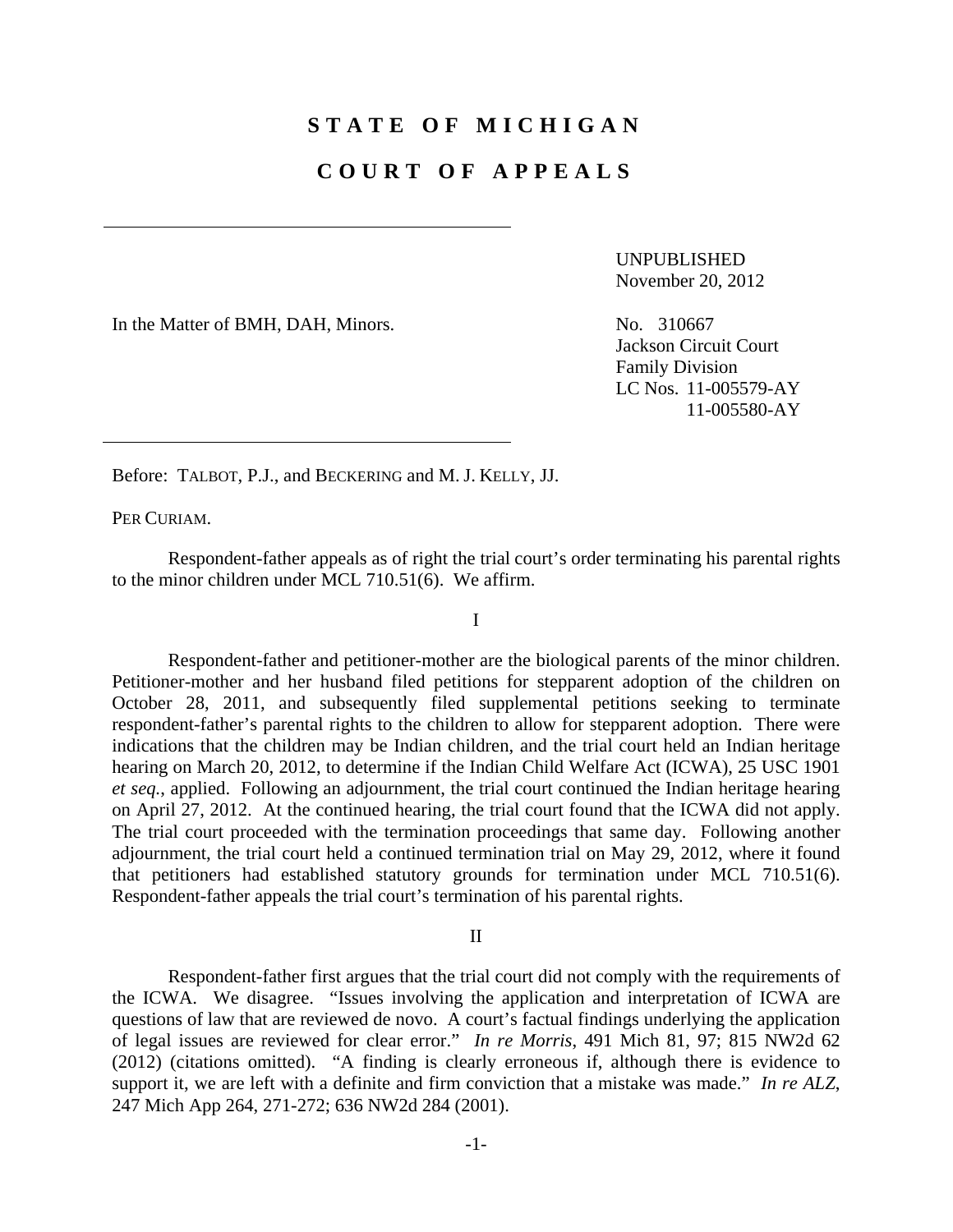In 1978, Congress enacted the ICWA "to establish 'minimum Federal standards for the removal of Indian children from their families' in order to protect the best interests of Indian children and to promote the stability and security of Indian tribes and their families.'" *Empson-Laviolette v Crago*, 280 Mich App 620, 625; 760 NW2d 793 (2008), quoting 25 USC 1902. The "ICWA establishes various substantive and procedural protections intended to govern child custody proceedings involving Indian children." *In re Morris*, 491 Mich at 99. Therefore, before a court can determine whether ICWA applies to the proceedings, the court must first make the critical determination whether the child is an 'Indian child.'" *Id*. at 99-100. "As defined by ICWA, an 'Indian child' is 'any unmarried person who is under age eighteen and is either (a) a *member* of an Indian tribe or (b) is *eligible for membership* in an Indian tribe and is the biological child of a *member* of an Indian tribe.<sup>"</sup> *Id*. at 100, quoting 25 USC 1903(4) (emphasis in *In re Morris*); see also MCR 3.002(5). "'Indian tribe' means any Indian tribe, band, nation, or other organized group or community of Indians recognized as eligible for the services provided to Indians by the Secretary [of the Interior] because of their status as Indians . . . ." 25 USC 1903(8). "[W]hen there are sufficient indications that the child may be an Indian child, the ultimate determination requires that the tribe receive notice of the child custody proceedings, so that the tribe may advise the court of the child's membership status" pursuant to the ICWA's notice provision, 25 USC 1912(a). *In re Morris*, 491 Mich at 100. The ICWA's notice provision, 25 USC 1912(a), precludes a court from holding termination-of-parental-rights proceedings until at least ten days after petitioners receive a return receipt showing that delivery of the notice has been made on the respective tribe. *Id*. at 100-102; 25 USC 1912(a).

 In this case, petitioners filed their petitions for stepparent adoption on October 28, 2011. Terralyn Brown, an adoption coordinator assigned to this case, learned that the children may be Indian children through respondent-father, and she requested information from him regarding his Indian heritage. Thereafter, in December of 2011, Brown sent, via registered mail, notice of the pending proceeding to the Bureau of Indian Affairs as well as various Indian tribes, including the Six Nations Tribe. By December 28, 2011, Brown had received return receipts confirming the delivery of each notice she sent earlier that month. On January 10, 2012, the Six Nations Tribe sent Brown a letter stating that respondent-father was a member of the Six Nations Tribe and that the children were eligible for membership with the tribe. Brown continued to obtain more information from respondent-father and his family throughout the case, and she sent updated notices to the Bureau of Indian Affairs and various Indian tribes in April 2012, receiving return receipts confirming that these updated notices were delivered on April 16, 2012. No tribe other than the Six Nations Tribe ever indicated that respondent-father or the children were members or eligible for membership with the respective tribe. The trial court held the continued Indian heritage hearing on April 27, 2012—more than ten days after Brown received the return receipts.

 It was undisputed that the children were unmarried minors who were not members of an Indian tribe. Thus, in order for the children to be considered Indian children under the ICWA, respondent-father had to be a member of an Indian tribe and the children had to be eligible for membership in an Indian tribe. See *In re Morris*, 491 Mich at 100; 25 USC 1903(4). During the Indian heritage hearing, petitioners presented the January 10, 2012, letter from the Six Nations Tribe, and respondent-father's mother and sister both testified that respondent-father was a member of the Six Nations Tribe, which was a Canadian tribe, and that a person may only be a member of one tribe. The trial court correctly noted that the Six Nations Tribe was not listed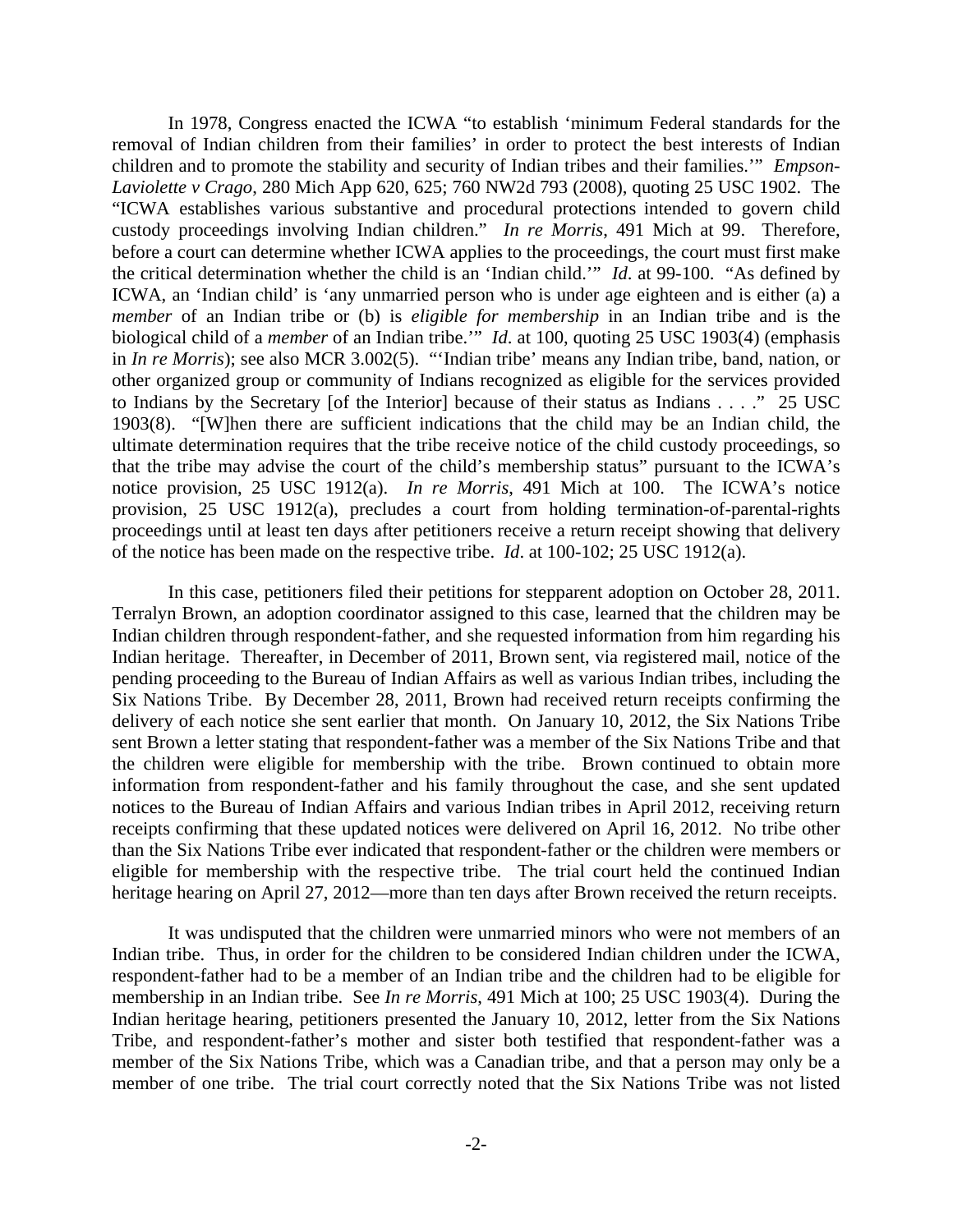among the 564 tribal entities that are federally recognized and eligible for funding and services because of their status as Indian tribes.<sup>1</sup> See 75 FR 60810-01 (October 1, 2010).

 At the April 27, 2012, continued Indian heritage hearing, respondent-father indicated, for the first time, that he believed he was a member of the Tuscarora Band of Lewiston, New York. As the trial court noted below, the "Tuscarora Nation of New York" is listed among the federally recognized Indian tribes to which the ICWA applies. 75 FR 60810-01. Respondent-father's sole basis for this belief was a letter that the Indian and Northern Affairs of Canada sent to respondent-father's mother in 1992, confirming that she and respondent-father were members "of Tuscarora, Six Nations Band." On appeal, respondent-father argues that this was sufficient indication that he was a member of the federally recognized Tuscarora Nation of New York and that the trial court should not have proceeded to the termination trial without first sending notice to the Tuscarora Nation of New York pursuant to the ICWA's notice provision. We disagree. At this point in the proceedings, as discussed above, petitioners had presented the January 10, 2012, letter from the Six Nations Tribe confirming respondent-father's membership with that tribe, and the trial court had heard extensive testimony that respondent-father was a member of the Six Nations Tribe and no other tribe. It was uncontroverted that the Six Nations Tribe was a Canadian tribe that was not recognized under the ICWA. The 1992 letter itself was from the Indian and Northern Affairs of Canada, which further evidenced that respondent-father was a member of a Canadian Indian tribe, rather than the federally recognized Tuscarora Nation of New York. In sum, Brown had already sent notice to the Bureau of Indian Affairs and various Indian tribes in compliance with the ICWA's notice provision,<sup>2</sup> and respondent-father did not present reliable information on which his purported membership with the Tuscarora Nation of

 $\overline{a}$ 

<sup>1</sup> The court also later noted that the Six Nations Tribe had not petitioned to participate in the proceedings.

<sup>&</sup>lt;sup>2</sup> Brown testified and produced documentation establishing that she sent notice of the proceedings by registered mail with return receipt requested to every tribe that came up during the course of the proceedings as potentially interested as soon as such information came to light, including to the following: Six Nations of the Grand River in Ontario, Canada; Seneca Nation of Indians; Seneca-Cayuga Tribe of Oklahoma; Saint Regis Mohawk Tribe; Cayuga Nation of New York; Tonawanda Band of Seneca; Oneida Indian Nation; Onondaga Nation; Cayuga Nation; Cattaraugus Indian Reservation; Allegany Indian Reserve; and the Bureau of Indian Affairs, Eastern Regional Office and Midwest Regional Office. Following respondent-father's contentions at the April 27, 2012, hearing, Brown also sent notice to the Tuscarora Indian Nation. She testified at the May 29, 2012, continued termination hearing that she received a voice mail message from Chief Stuart Patterson indicating that they had no records of the minors and that he could not be of help in the proceedings. While the proper remedy for an ICWA notice violation is to conditionally reverse the trial court and remand for resolution of whether the ICWA applies, we do not find that there was a violation of the notice provision, and it does not appear that a remand would establish that the ICWA applies in this case. See *In re Morris*, 491 Mich at 89, 121-122.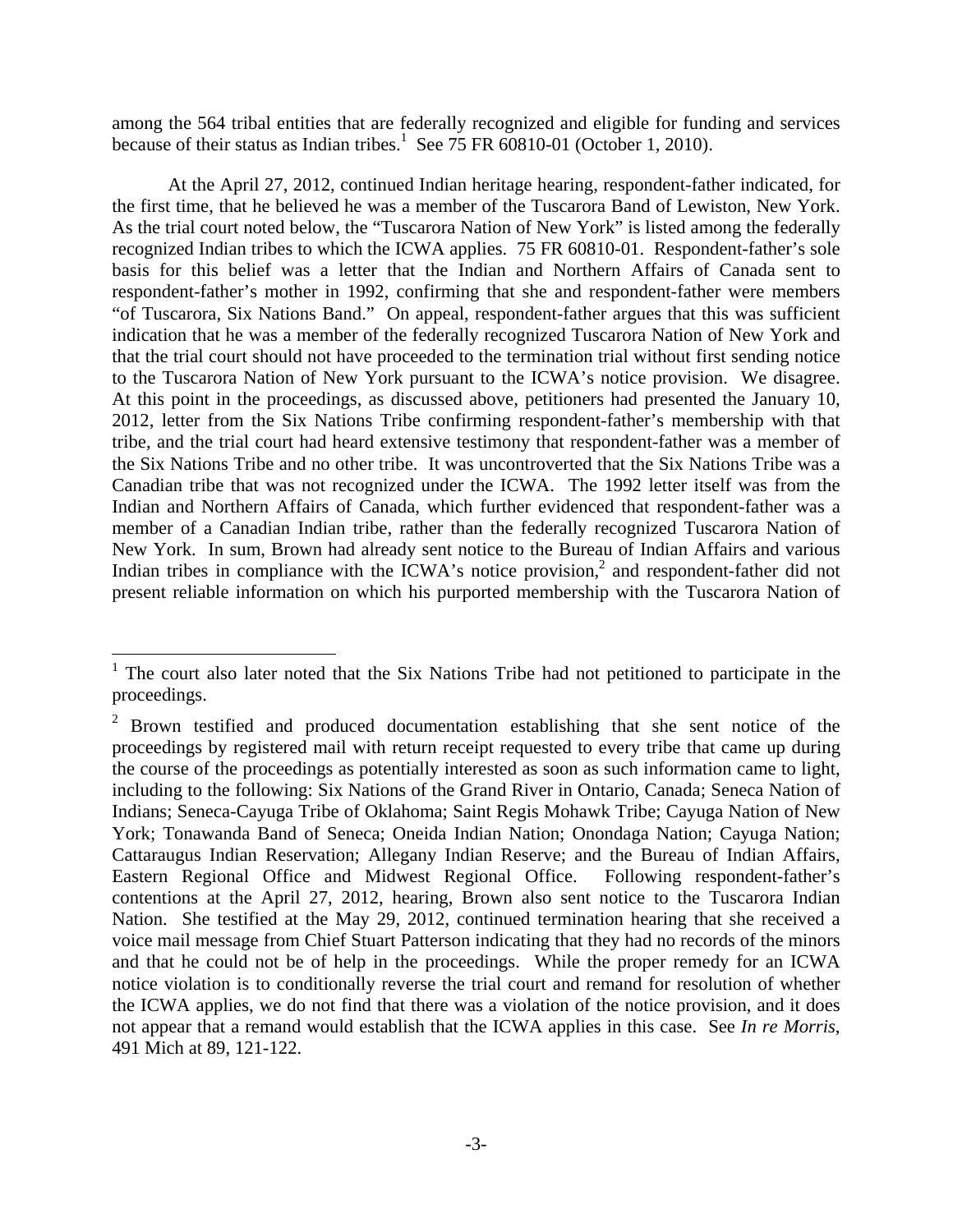New York might be based. Accordingly, the trial court did not fail to comply with the ICWA's notice provision, 25 USC 1912(a), and did not err by finding that the ICWA did not apply to this case. See *In re Morris*, 491 Mich at 97.

## III

 Respondent-father also argues that the trial court clearly erred in finding that petitioners clearly and convincingly established statutory grounds for termination under MCL 710.51(6). We disagree. We review for clear error the trial court's factual findings regarding a petition to terminate parental rights under the Adoption Code. *In re ALZ*, 247 Mich App at 271. "When reviewing the trial court's findings of fact, this Court accords deference to the special opportunity of the trial court to judge the credibility of the witnesses." *In re Fried*, 266 Mich App 535, 541; 702 NW2d 192 (2005).

 The procedure and standard for determining whether to terminate the parental rights of a noncustodial parent and allow adoption by a stepparent are governed by MCL 710.51(6), which provides in pertinent part:

(6) If the parents of a child are divorced, or if the parents are unmarried but the father has acknowledged paternity . . . , and if the parent having legal custody of the child subsequently marries and that parent's spouse petitions to adopt the child, the court upon notice and hearing may issue an order terminating the rights of the other parent if both of the following occur:

(a) The other parent, having the ability to support, or assist in supporting, the child, has failed or neglected to provide regular and substantial support for the child or if a support order has been entered, has failed to substantially comply with the order, for a period of 2 years or more before the filing of the petition.

(b) The other parent, having the ability to visit, contact, or communicate with the child, has regularly and substantially failed or neglected to do so for a period of 2 years or more before the filing of the petition. [*In re ALZ*, 247 Mich App at 272, quoting MCL 710.51(6).]

Thus, in order to terminate parental rights under MCL 710.51(6), the petitioners must prove both subsections (a) and (b) by clear and convincing evidence. See *id.*; *In re Hill*, 221 Mich App 683, 691-692; 562 NW2d 254 (1997). Because the relevant time period under both subsections (a) and (b) is "2 years or more before the filing of the petition," the petitioners must show that the grounds for termination have existed for at least two years immediately preceding the filing of the petition, although circumstances beyond the two-year period may be considered. *In re ALZ*, 247 Mich App at 273; *In re Hill*, 221 Mich App at 692-693.

In this case, petitioners filed their petitions for stepparent adoption on October 28, 2011; thus, the applicable two-year period in this case is October 28, 2009, through October 28, 2011. See MCL 710.51(6). Respondent-father was incarcerated for the majority of this two-year period.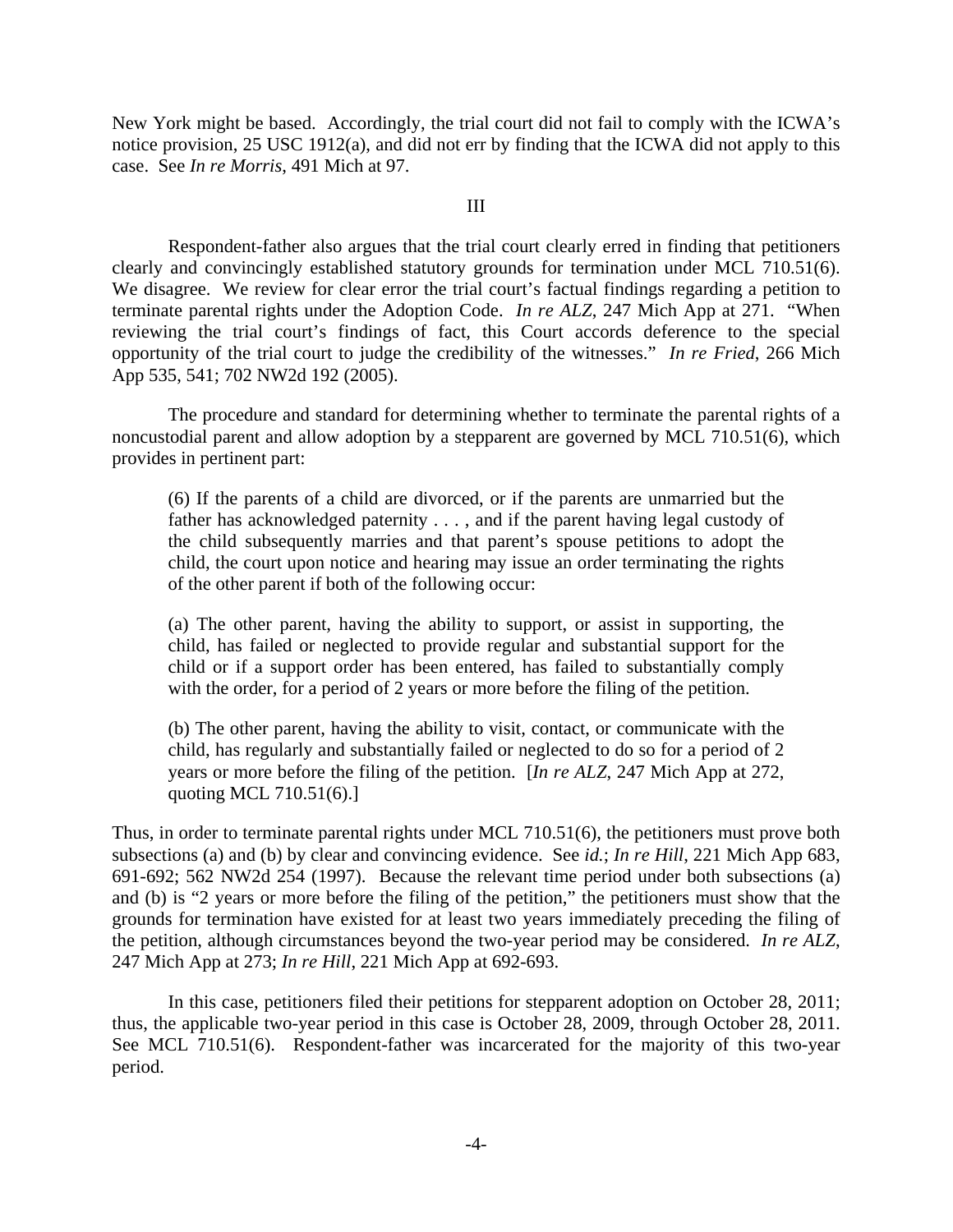With respect to MCL 710.51(6)(a), respondent-father simply presents a conclusory argument that he "did not *substantially* fail to pay child support for a period of two years prior to filing the petition, in light of his extended incarceration." A claim of error fails where the party asserting the claim "presents it as a mere conclusory statement without citation to the record, legal authority, or any meaningful argument." *Ewald v Ewald*, 292 Mich App 706, 726; 810 NW2d 396 (2011); see also *DeGeorge v Warheit*, 276 Mich App 587, 596; 741 NW2d 384 (2007) ("The appellant may not merely announce his or her position and leave it to this Court to discover and rationalize the basis for those claims."). Notwithstanding the conclusory nature of respondent-father's argument, we conclude that the argument lacks merit.

"Under the clear language of MCL 710.51(6), . . . no incarcerated parent exception exists." *In re Caldwell*, 228 Mich App 116, 121; 576 NW2d 724 (1998). Where there is a childsupport order in place, "the petitioner need not prove that" an incarcerated respondent "had the ability to support the child[.]" *Id*. at 122. If a court has entered a support order requiring the respondent-father to pay "some sum of money" in child support, the respondent-father's ability to pay child support has already been factored into the order; consequently, the only issue to be determined is whether the respondent-father substantially complied with the order during the two-year period. *In re SMNE*, 264 Mich App 49, 54; 689 NW2d 235 (2004). It was uncontroverted below that the trial court had previously entered an order requiring respondentfather to pay child support for the children and that this order was in effect for the relevant twoyear period. The Jackson County Friend of the Court generated a child-support payment report, which demonstrated that a child-support order was in place during the entire two-year period; indeed, respondent-father's own testimony acknowledged the existence of a child-support order for the children during the two-year period. Thus, the trial court did not clearly err by finding that there was a child-support order in place during the relevant two-year period and that petitioners were only required to show that respondent-father "failed to substantially comply with the order<sup>[.]"</sup> MCL 710.51(6)(a); *In re SMNE*, 264 Mich App at 54. Moreover, the evidence of record showed that respondent-father did not make any child-support payments during the relevant two-year period; the child-support payment report showed that respondent-father had not made any support payments since April 2008—well before the relevant two-year period and both petitioners testified that respondent-father did not make any child-support payments during the two-year period.<sup>3</sup> Accordingly, the trial court did not clearly err in finding by clear and convincing evidence that respondent-father failed to substantially comply with the support order for two or more years. See MCL 710.51(6)(a); *In re ALZ*, 247 Mich App at 271-272.

With respect to MCL 710.51(6)(b), petitioners were required to prove by clear and convincing evidence that respondent-father, "having the ability to visit, contact, or communicate with the child, has regularly and substantially failed or neglected to do so for a period of 2 years

 $\overline{a}$ 

 $3$  The trial court noted that while the most critical period is the two-year period, because the statute speaks of two years or more, it is appropriate for the court to look beyond the two-year period and that, here, respondent-father failed to substantially comply with the child-support order "virtually since the support order was entered, except for a very, very few pay – payments…."